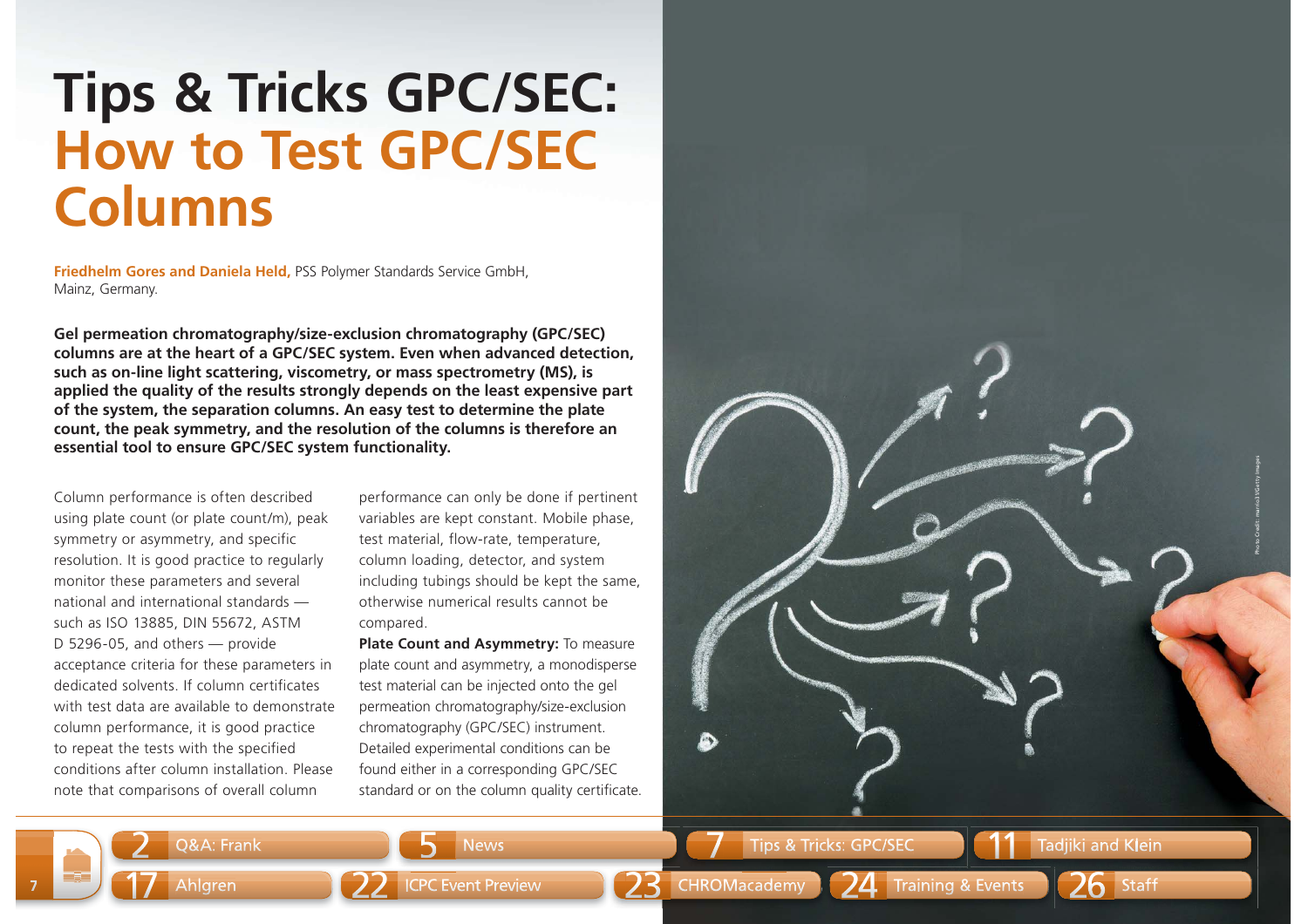

Alternatively, suitable test materials for a variety of typical GPC/SEC solvents are presented in Table 1. For these materials an injection volume of 20 µL (or if possible less) can be used, whereas concentration should be adapted to the number of columns used: One column  $= 0.2$  g/L; two columns =  $0.5$  g/L; three columns =  $1$  g/L. As mentioned before, it is important to use the same test substance with the same instrument and analytical conditions for all tests.

The calculation of the theoretical plate count per metre  $(N_{th}$  [1/m]) uses the peak position and the peak width when at half peak height as according to:

$$
N_{th} = \left\{ \frac{V_{\rho}}{\sigma} \right\}^2 = \frac{554}{L} \cdot \left\{ \frac{V_{\rho}}{W_{\gamma/2}} \right\}^2 \tag{1}
$$

where  $\sigma$  is the variance estimated by the half-height method, w1/2, and *L* is the column length in cm.

The asymmetry calculation strongly depends on the GPC/SEC standard applied.

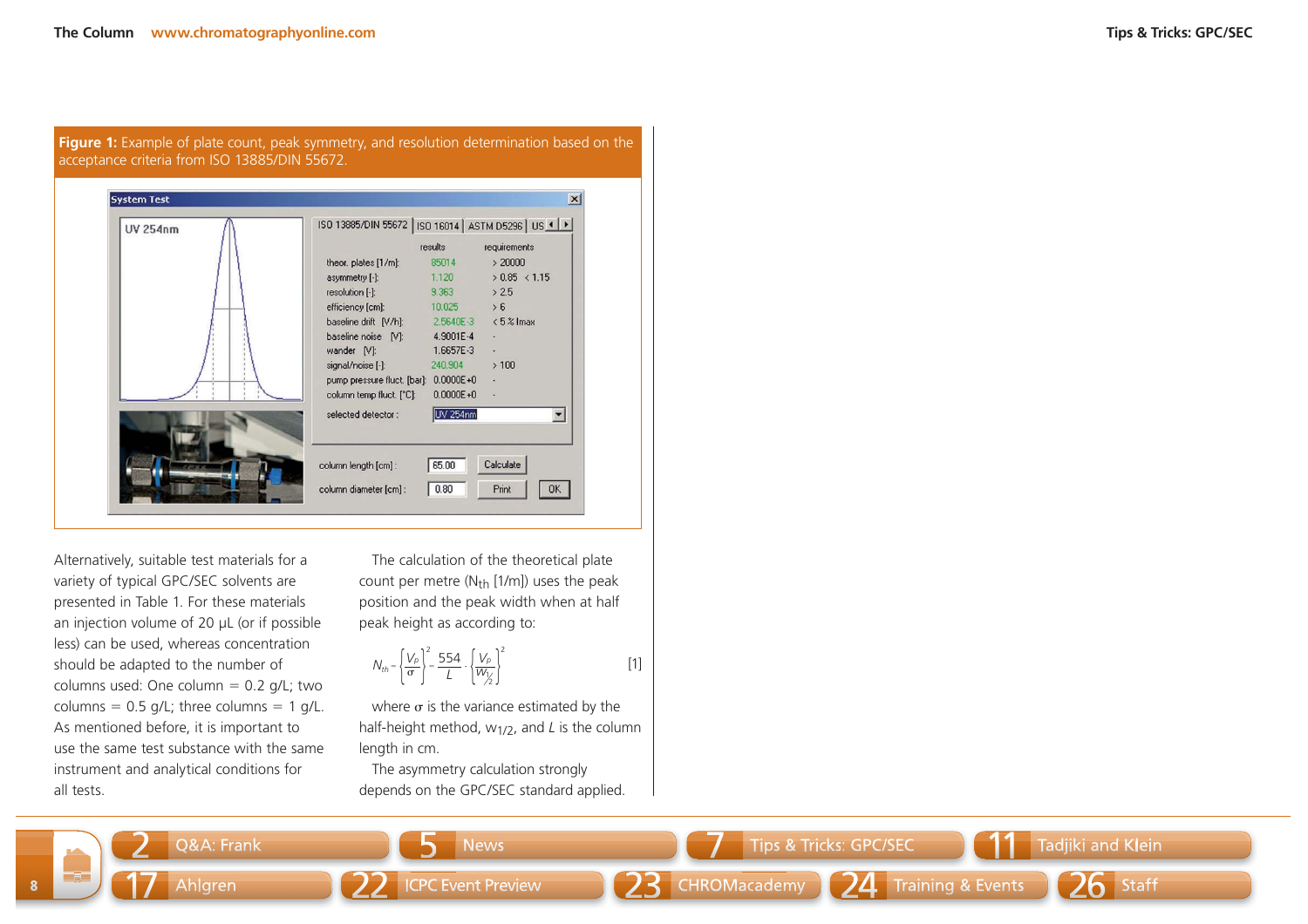|  |  |  | <b>Tips &amp; Tricks: GPC/SEC</b> |
|--|--|--|-----------------------------------|
|--|--|--|-----------------------------------|

| Table 1: Potential test materials to determine plate count, peak symmetry, and resolution. |                                       |                   |                              |  |  |  |
|--------------------------------------------------------------------------------------------|---------------------------------------|-------------------|------------------------------|--|--|--|
| <b>Mobile phase</b>                                                                        | <b>Plate count test</b>               | <b>Resolution</b> | <b>Recommended operating</b> |  |  |  |
| (sorted by polarity)                                                                       | material                              | test material     | temperature [°C]             |  |  |  |
| Toluene                                                                                    | Butylated<br>Hydroxytoluene,<br>(BHT) | Polystyrene       | $25 - 40$                    |  |  |  |
| Tetrahydrofuran (THF)                                                                      | <b>BHT</b>                            | Polystyrene       | $25 - 40$                    |  |  |  |
| Chloroform                                                                                 | <b>BHT</b>                            | Polystyrene       | $25 - 40$                    |  |  |  |
| 1,2,4-Trichloro-<br>benzene (TCB)                                                          | <b>BHT</b>                            | Polystyrene       | $140 - 160$                  |  |  |  |
| Dimethylacetamide                                                                          | Methyl isobutyrate,                   | Polymethyl        | $60 - 80$                    |  |  |  |
| (DMAc)                                                                                     | (e.g. mmp1)                           | methacrylate      |                              |  |  |  |
| N-Methylpyrrolidone                                                                        | Methyl                                | Polymethyl        | $60 - 80$                    |  |  |  |
| (NMP)                                                                                      | isobutyrate                           | methacrylate      |                              |  |  |  |
| Dimethyl sulphoxide                                                                        | Methyl                                | Polymethyl        | $60 - 80$                    |  |  |  |
| (DMSO)                                                                                     | isobutyrate                           | methacrylate      |                              |  |  |  |
| Dimethylformamide,                                                                         | Methyl                                | Polymethyl        | $60 - 80$                    |  |  |  |
| (DMF)                                                                                      | isobutyrate                           | methacrylate      |                              |  |  |  |
| Hexafluoro                                                                                 | Methyl                                | Polymethyl        | $25 - 40$                    |  |  |  |
| isopropanol (HFIP)                                                                         | isobutyrate                           | methacrylate      |                              |  |  |  |
| Water                                                                                      | Ethylene glycole                      | Pullulan          | $25 - 60$                    |  |  |  |

\* Small PMMA signals as a result of small dn/dc of PMMA in DMSO; if S/N ratio is not sufficient use pullulan.

The peak asymmetry in DIN 56672 and ISO/ EN 13885 are defined as  $A = w_I/w_I$  where w and wr are the peak widths on the left and right side of the peak maximum (measured in 10% of the peak height). In ASTM asymmetry is defined as A' = w<sub>r</sub>/w<sub>l</sub>, therefore A' = 1/ A.

In general, resolution is the most important factor because it gives direct information about the performance of a separation in a dedicated molar mass region. To measure resolution, a mixture of polymer standards should be injected onto